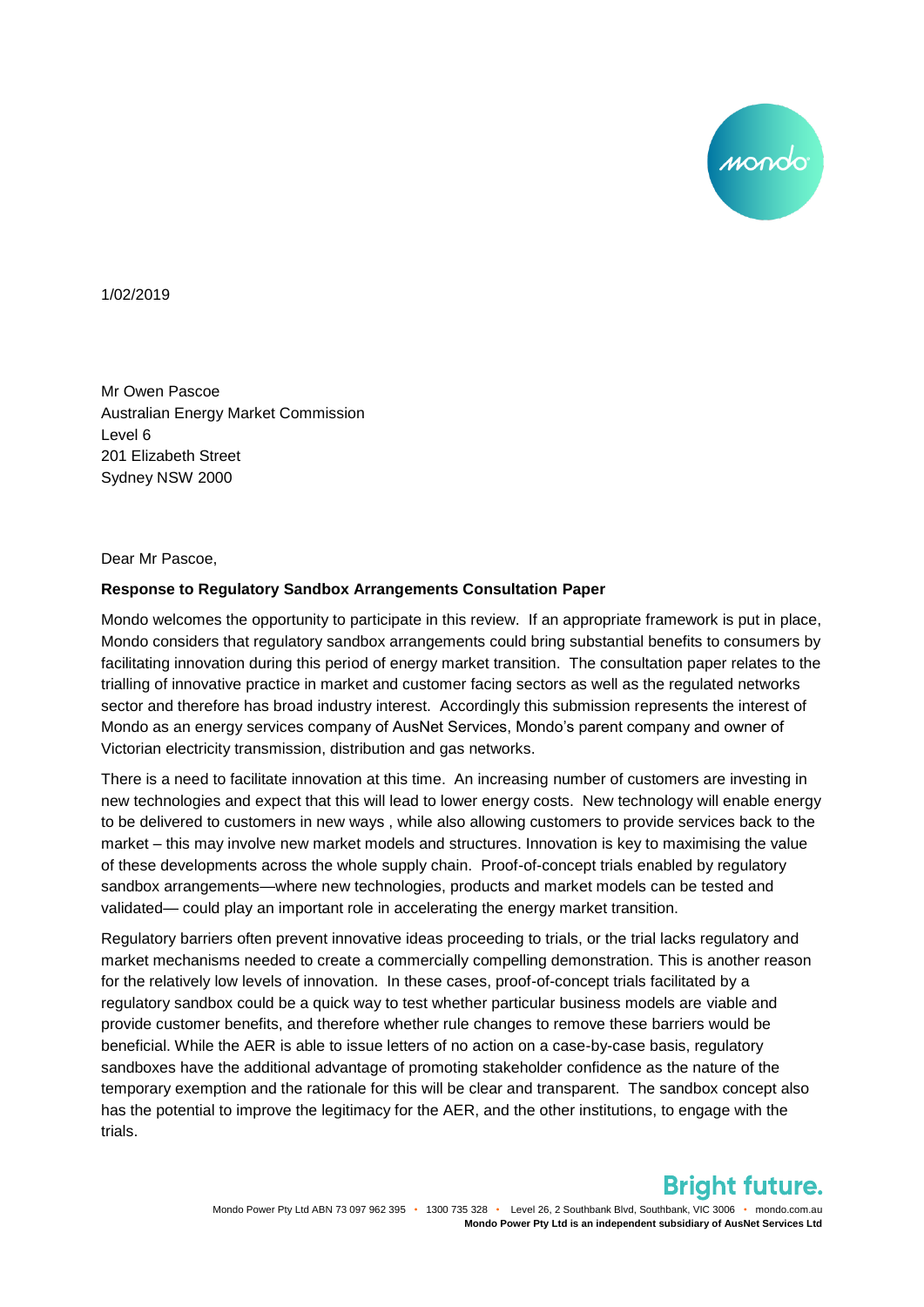In setting up the regulatory sandbox framework it is important to balance the need for a robust and transparent assessment process with the need for the framework to support quick decision making and provide flexibility, to accommodate the nature of innovation projects. The framework needs to support innovation, rather than add undue administrative complexity.

In addition, proof-of-concept trials are likely to be relatively small scale and consumer impacts can be closely monitored. This means the risks associated with such trials are relatively low – the framework that is put in place should be designed with this in mind.

## **Relevant Proof-of-Concept Trials**

Proof-of-concept trials that Mondo believes are currently limited by the regulatory framework include community micro-grids, community peer-to-peer trading, development and testing of the marketplace models currently being presented via the Open Energy Networks consultation process, the use of batteries to provide market services, and the development of hydrogen production to provide a source of energy (for both gas distribution and generation). While there is a great deal of interest in these models, there are a number of regulatory impediments which limit our ability to demonstrate the benefits, and commercial viability of these new models. There are several layers to the regulatory restrictions, including network pricing, market settlement arrangements, and the registration and compliance requirements of aggregators.

In relation to network pricing, while the Rules currently allow for a trial tariff to be included in a network's annual pricing proposal, the timelines are restrictive – the AER must be notified of this in August and, if approved, the tariff can only apply from the following January. Many of the proposed peer-to-peer trials are unlikely to generate any substantial benefit to the network in terms of reducing future network investment and so the case for a network to contribute a relevant cost reflective tariff for the trial is relatively weak. However, a trial located in a constrained part of the network could yield significant benefits and learnings across the supply chain about customer behaviour in response to network tariffs. In these circumstances, a regulatory sandbox framework would assist to provide greater flexibility around the implementation timeline in conjunction with a  $3<sup>rd</sup>$  party led initiative, and to provide transparency over why particular trials are chosen to proceed.

Other regulatory restrictions include the registration of aggregators and compliance requirements. Mondo believes that there should be a separate registration category for Aggregators, and that compliance and prudential requirements should be consistent with the risk exposure and volume of load held by the Aggregator. Not all of these impediments are within the National Electricity Rules – some relate to jurisdictional licencing frameworks for example. The formality of a regulatory sandbox for certain trials could be taken into account by jurisdictional regulators in temporarily relaxing licencing requirements to enable these trials to occur. Currently, unless a new entrant has a retail licence, they are impeded from effectively connecting with end customers, limiting their scope to provide potentially beneficial services.

## **Access to Guidance for New Entrants**

Mondo considers that improved access to detailed guidance for new market entrants is warranted. Particular areas where guidance would be of value include registration and licencing, metering, settlement processes and prudential obligations.

The provision of this guidance should be funded by the party seeking, and therefore benefiting from, the advice.

## **Potential Design of Formal Regulatory Sandbox Arrangements**

The objective of formal regulatory sandbox arrangements should be to facilitate proof-of-concept trials to occur, where the concept being tested has potential to result in substantial customer benefits. These benefits should be broadly defined and could include reduced costs, improved reliability and/or energy security, or the ability to generate more value from new technologies, including solar PV, batteries or electric vehicles. The potential benefits may be realised over the medium- or longer-term.